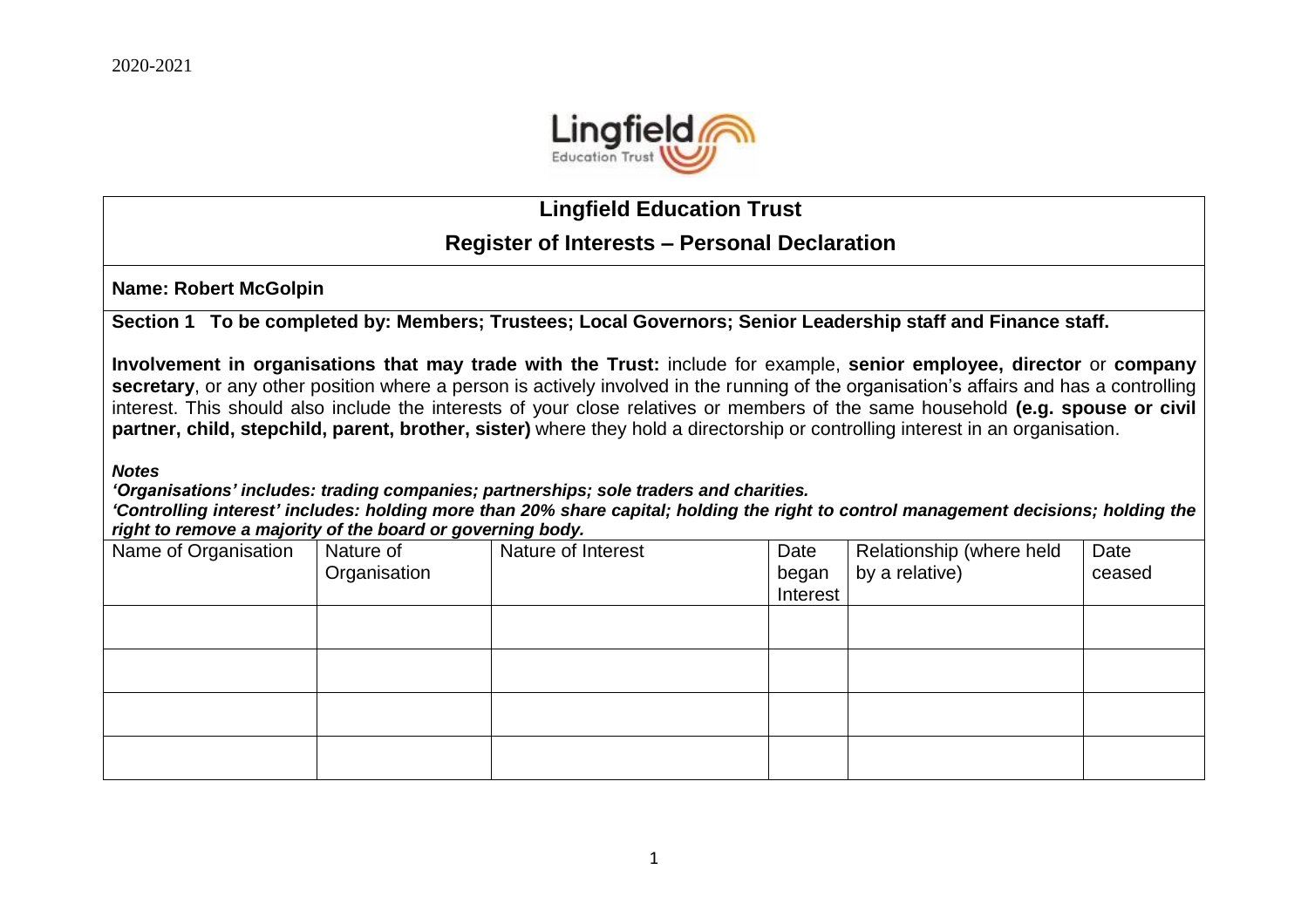**Section 2 To be completed by: Members; Trustees; Local Governors; Senior Leadership staff and Finance staff.**

**Other personal interests**: **Include all Trusteeships or Governorships with other educational institutions or charities irrespective of whether there is trading.** Declare any other non-financial interests that may conflict with the Lingfield Education Trust's interests, for example, involved in an official capacity with an outside organisation which has dealings with the Trust.

| These intersects, for overriple, inverved in an emotion expanse, with an extende erganisation which has downlige with the Tract. |                           |                    |                     |             |
|----------------------------------------------------------------------------------------------------------------------------------|---------------------------|--------------------|---------------------|-------------|
| Name of Organisation                                                                                                             | Nature of<br>Organisation | Nature of Interest | Date Interest began | Date ceased |
|                                                                                                                                  |                           |                    |                     |             |
|                                                                                                                                  |                           |                    |                     |             |
|                                                                                                                                  |                           |                    |                     |             |
|                                                                                                                                  |                           |                    |                     |             |

## **Section 3 To be completed by Trustees only**

**Shareholdings** The holding of shares or other securities a shareholder, unless the shares of the company are listed on a recognised stock exchange and less than 1% of the issued capital is held.

| Name of Company | Nature of Company | Details of shareholdings | Date Interest began | Date ceased |
|-----------------|-------------------|--------------------------|---------------------|-------------|
|                 |                   |                          |                     |             |
|                 |                   |                          |                     |             |
|                 |                   |                          |                     |             |
|                 |                   |                          |                     |             |
|                 |                   |                          |                     |             |
|                 |                   |                          |                     |             |
|                 |                   |                          |                     |             |
|                 |                   |                          |                     |             |
|                 |                   |                          |                     |             |
|                 |                   |                          |                     |             |